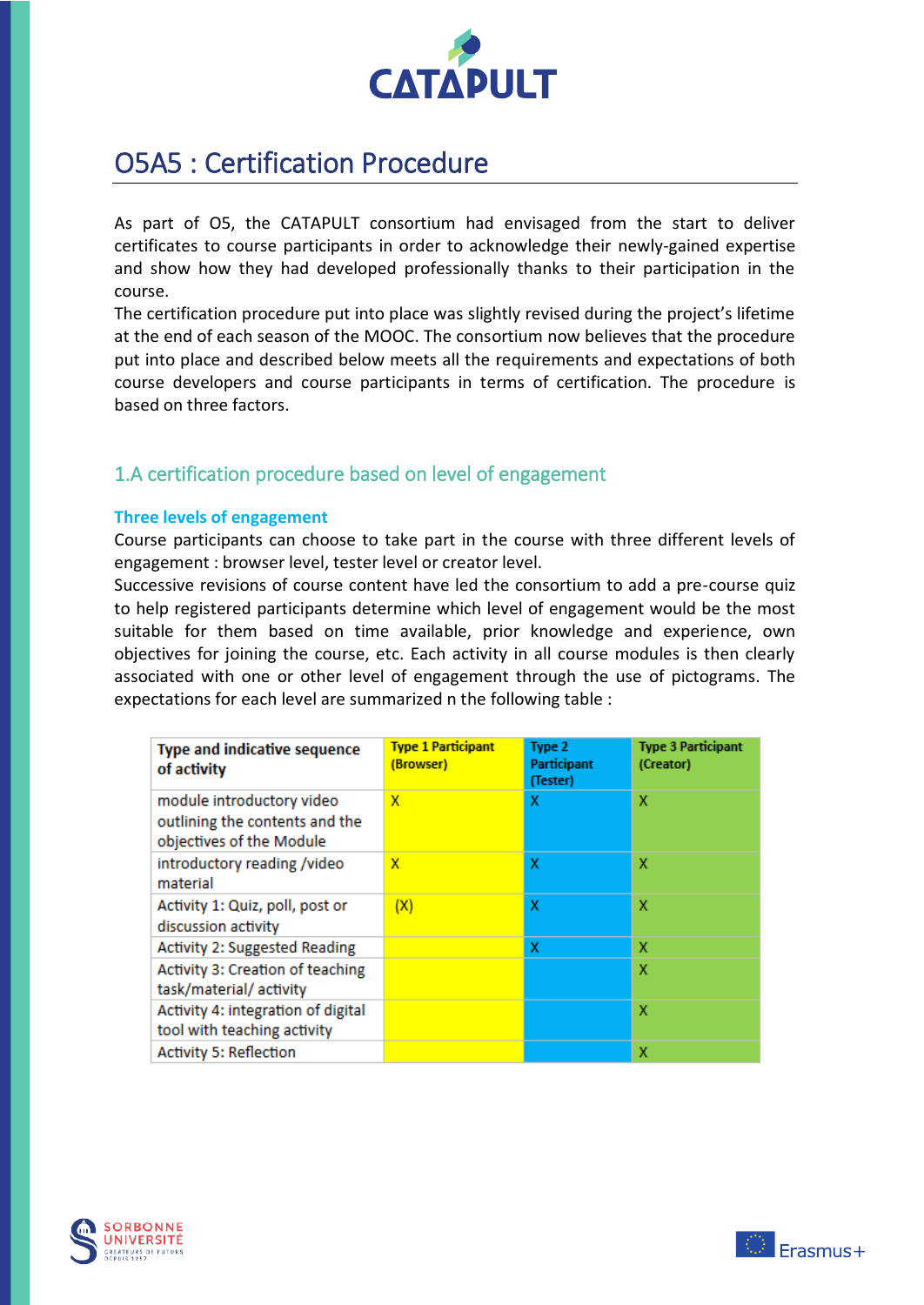

## **One certification for each level of engagement?**

It was quite clear that the type of certification awarded to course participants would have to be dependent on their level of engagement and that someone who would have completed all types of activities in the course (reading/watching videos, quizzes, posts in the forums, end-of-module tasks, reflection tasks) would deserve greater acknowledgement than someone who would have simply browsed through the course materials.

The consortium also agreed that browser level did not really qualify for any type of certification, given that there would be no trace of browsers actually being active in the course.

## **What certification for what level of engagement?**

► Browser level : no certification.

► Tester level : acknowledgment of Testers' professional development was done through the delivery of badges. Each badge was

- Associated to one specific competence
- Awarded after the completion of quizzes
- Colour-coded to show its affiliation to one specific module of the course (which was identified using the same colour)
- Automatically imported in the course participants' portfolios.

Examples of badges:





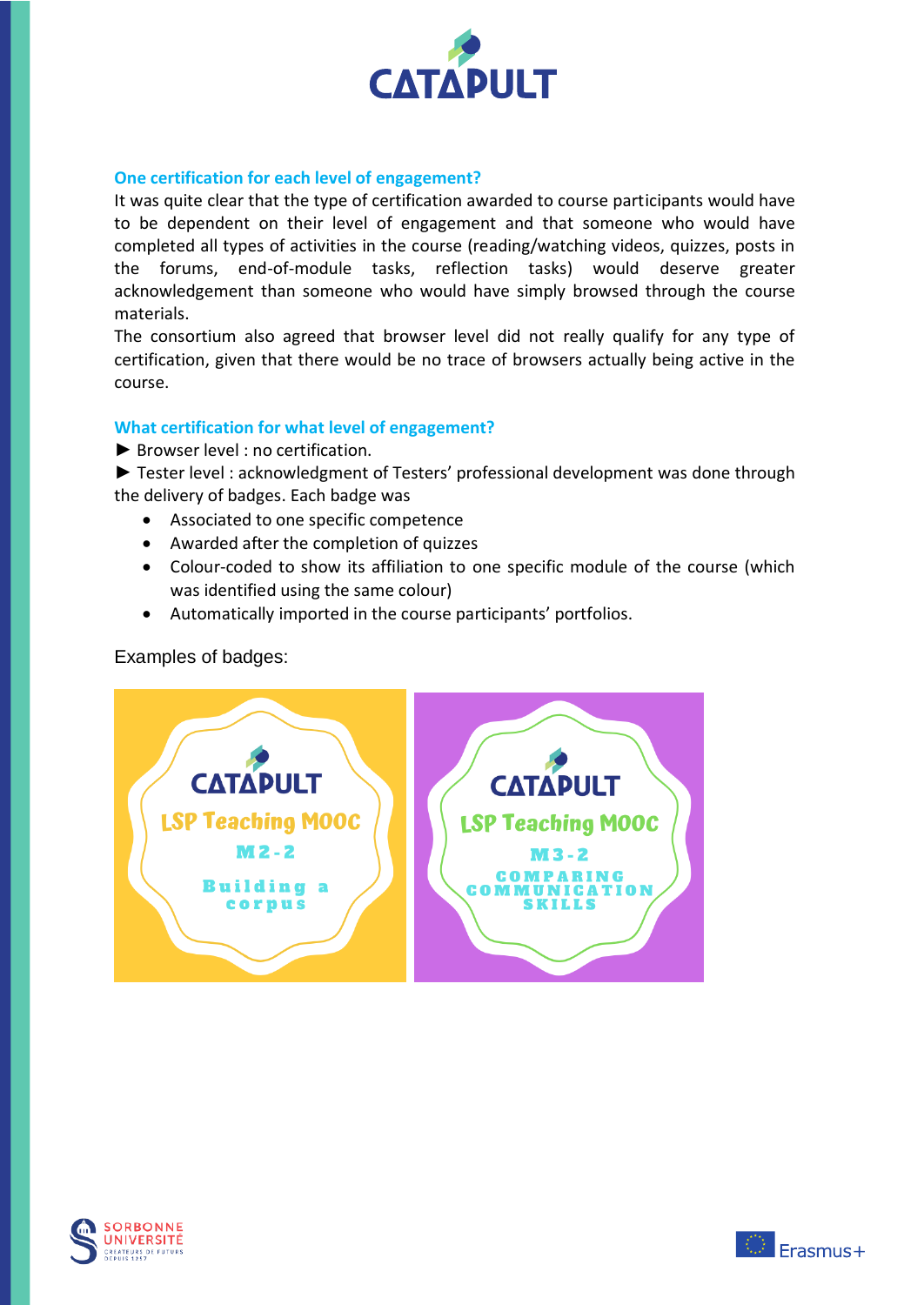

Extract from one course participant's portfolio:





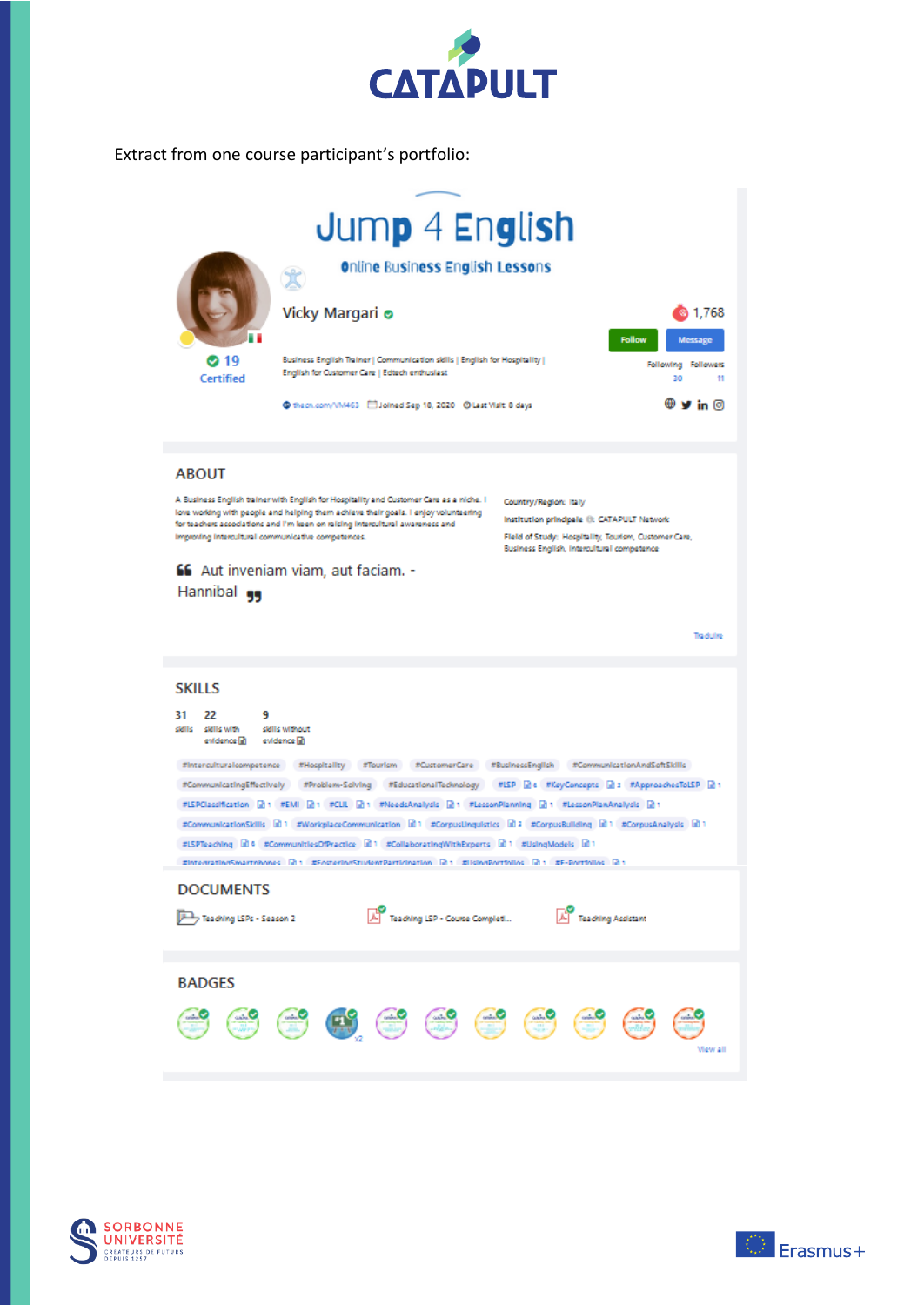

► Creator level : acknowledgement of Creators' professional development was done through the delivery of both badges (see Tester level) and a certificate. The certificate was automatically awarded to participants at the end of the course, provided that all quizzes, assignments and course portfolio were completed.

## 2. A certification procedure based on achievement

## **Completion or Achievement?**

Early on, the consortium had debated the issue of completion/attendance certificates vs certificates of achievement. Although completion/attendance certificates, which are often delivered automatically by MOOC platforms upon completion of a course (regardless of the level of achievement reached by course participants), are quite popular, they don't really inform potential employers/colleagues, etc. about the actual achievements of a participant on a course. They often simply certify that the course participant has indeed clicked on all the pages of the course, which is then recognized by the system as being completed. On the other hand, certificates of achievement are only awarded to participants who have reached a minimum level/score in all the activities of the course. The minimum standards to be reached can be set by course designers.

The consortium therefore agreed that participants' professional development would be more accurately recognized through the delivery of certificates of achievement. Acknowledgement of the competences developed would be more widely shared if certificates indicated the workload and standards reached by course participants.

Example of Certificate